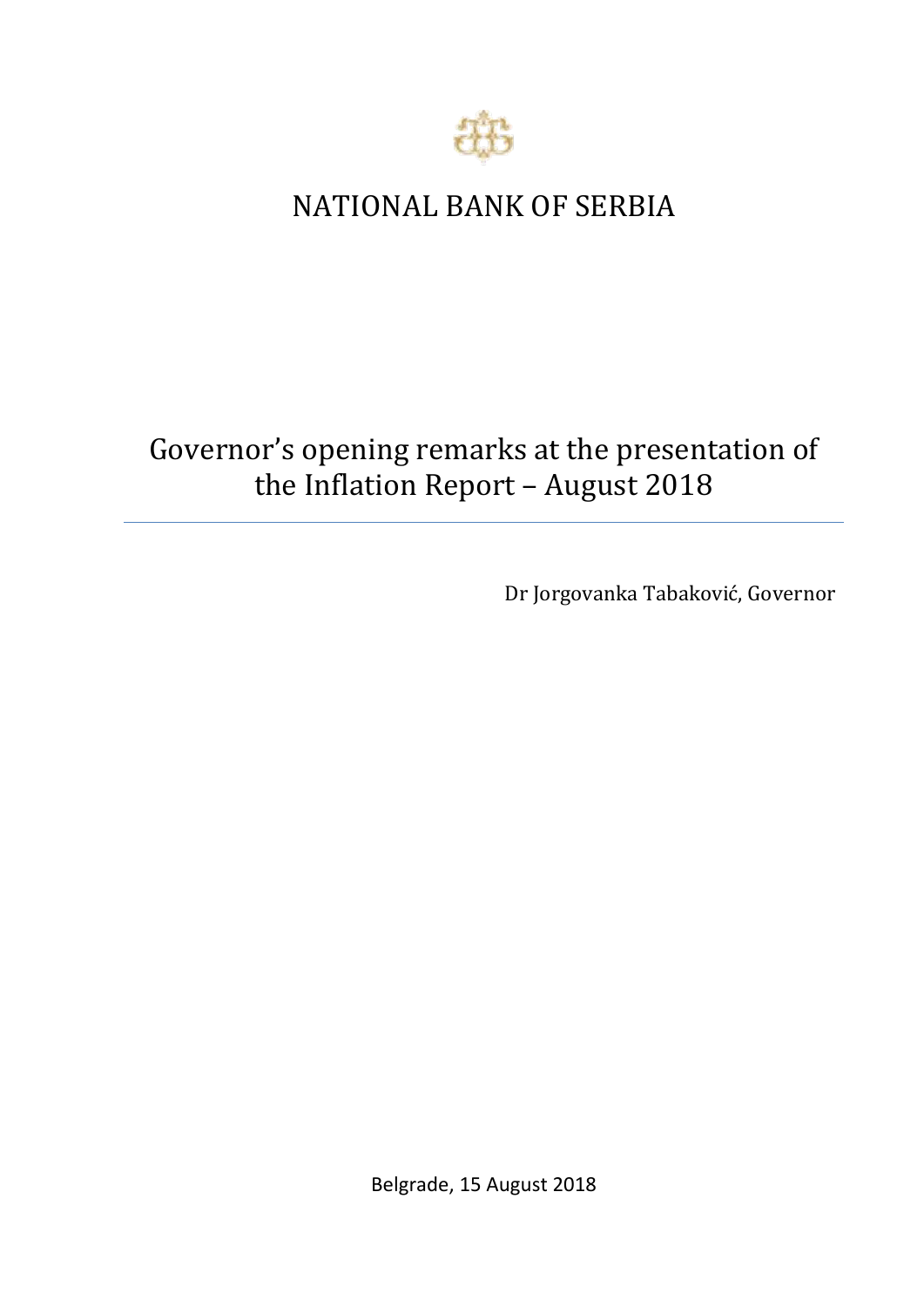#### *Ladies and gentlemen, esteemed members of the press, dear colleagues,*

Welcome to the presentation of the August *Inflation Report*. As always, we will give you an overview of monetary and macroeconomic trends for the period since the previous Report and set out our expectations for the period ahead. Given that on 6 August I rounded off my first term of office as the governor, allow me, before I give the floor to my colleagues, to briefly dwell on some of the results achieved over the last six years, since results are the right and only measure of success.

As you have witnessed yourself, in the past six years Serbia has been transformed into a stable and promising economy – an economy with low and predictable inflation, balanced fiscal account, reduced external imbalances, a downward trajectory of public and external debt, growing investment and recovered labour market. Today we live in a country with a significantly lower risk premium, an upgraded credit rating and a better position on the international competitiveness lists. Progress is also reflected in lower interest rates and, by all means, in the preserved value of the dinar and opened possibilities for raising our income, all of which boosts investment, exports and production.

**In such an ambience, Serbia's gross domestic product has been on the rise for eleven quarters in a row and, according to our latest projections, this year its growth rate is going to measure 4%.** This is by 0.5 percentage points more than what was envisaged by our May projection, owing to a faster than projected growth in construction and agriculture – on the production side, and a faster pick up in investment – on the expenditure side. We expect such movements to continue in the period ahead, given that favourable conditions at home support growth in investment and exports and, by extension, higher employment and living standard of citizens. Most importantly, the results achieved are long-term and lasting.

## *For five years in a row, inflation has been low, stable, predictable and comparable to that in European countries, and the NBS is trusted that inflation will remain low in the future as well.*

What we consider our most important result is that low inflation has become a normality in Serbia, which means that we have **succeeded in achieving our primary objective, mandated by law**. Not so long ago, in the autumn of 2012, year-on-year inflation measured 12.9%. In less than one year we brought it down to 2.2% and **preserved it at an average of 2.0% in the next five years**. Since that time inflation in Serbia **hovered at a level recorded in European countries, equalling 2.4% in July**. The intention to maintain, in the period to come, what has been achieved is also affirmed by our decision to **lower the inflation target from 4±1.5% to 3±1.5%** as of the beginning of 2017.

Low inflationary pressures reflected primarily adequate monetary policy measures that were fully coordinated with fiscal policy, and this was also at the core of anchoring inflation expectations. Today the financial and corporate sectors expect inflation to be maintained at a low level, as they have done for almost five years, since this brings certainty to their business and planning.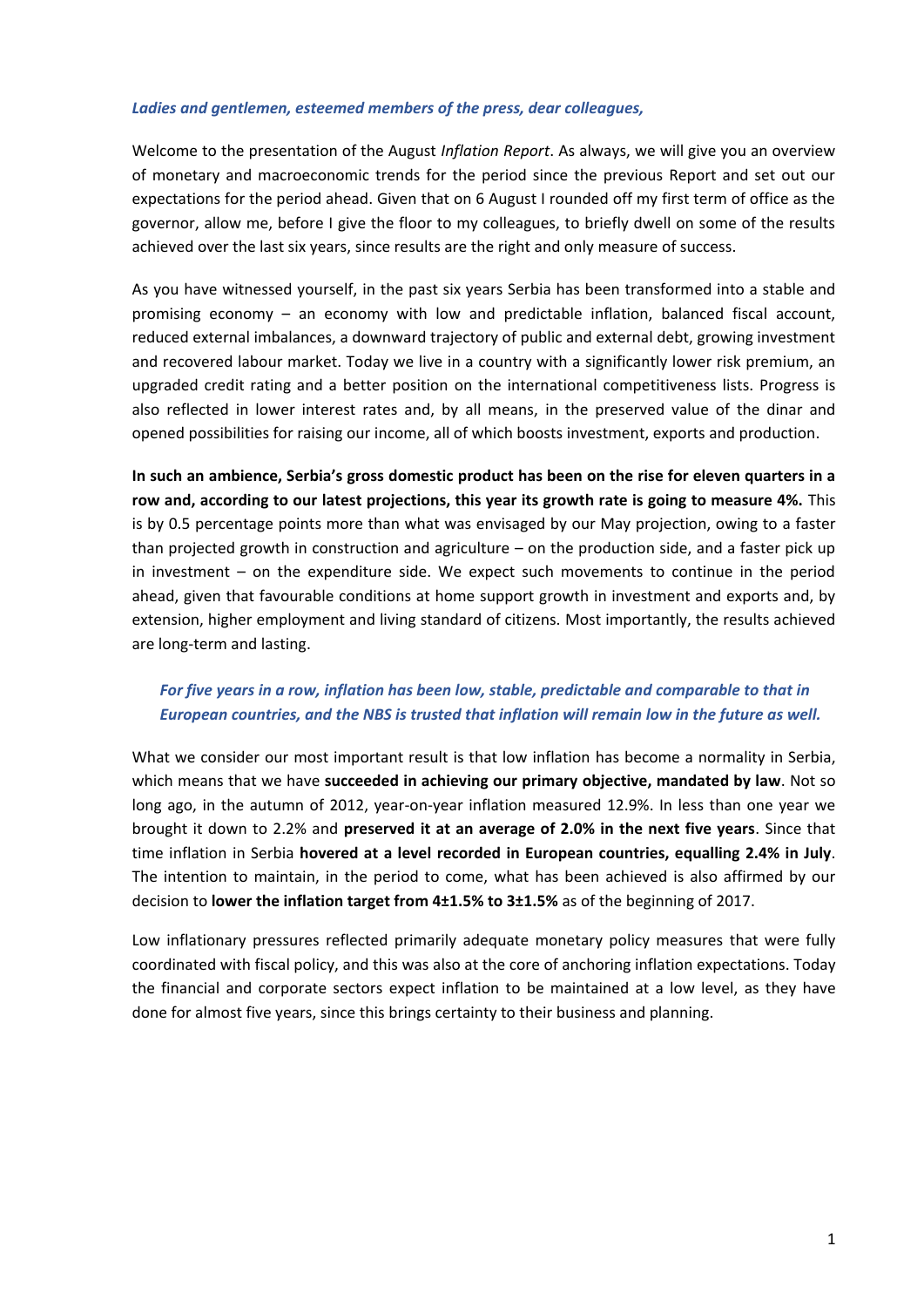Chart 1 **Low and stable inflation** (y-o-y rates, in %)





*Relative stability of the dinar exchange rate has been preserved and the country's foreign exchange reserves have increased.*

In the last six years we have also maintained relative stability of the exchange rate – **the dinar gained 0.5% against the euro**. It should be noted that relative stability has been preserved despite strong turbulences in the international environment – Brexit, Fed's monetary policy normalisation, trade and geopolitical tensions, crisis in some EU countries, Asian stock market meltdown in early 2016, etc.). We have carefully assessed the intensity and type of pressures in the foreign exchange market and **intervened impartially in both directions.** Improvement in domestic macroeconomic indicators and the strengthening of the resilience of the domestic economy to shocks from the international environment shifted the focus toward purchase side interventions, especially during the last two years. As a result, **the country's foreign exchange reserves gained EUR 1.1 billion on this account**, and now serve as a guarantee of future stability.



At end-July 2018, **Serbia's net foreign exchange reserves** reached their **highest level since 2000 –** EUR 9.5 billion, gaining EUR 4 billion from end-July 2012. To buttress stability, **we also increased the quantity of gold in foreign exchange reserves** – to 19.9 tonnes, which is 5.1 tonnes more than at end-July 2012.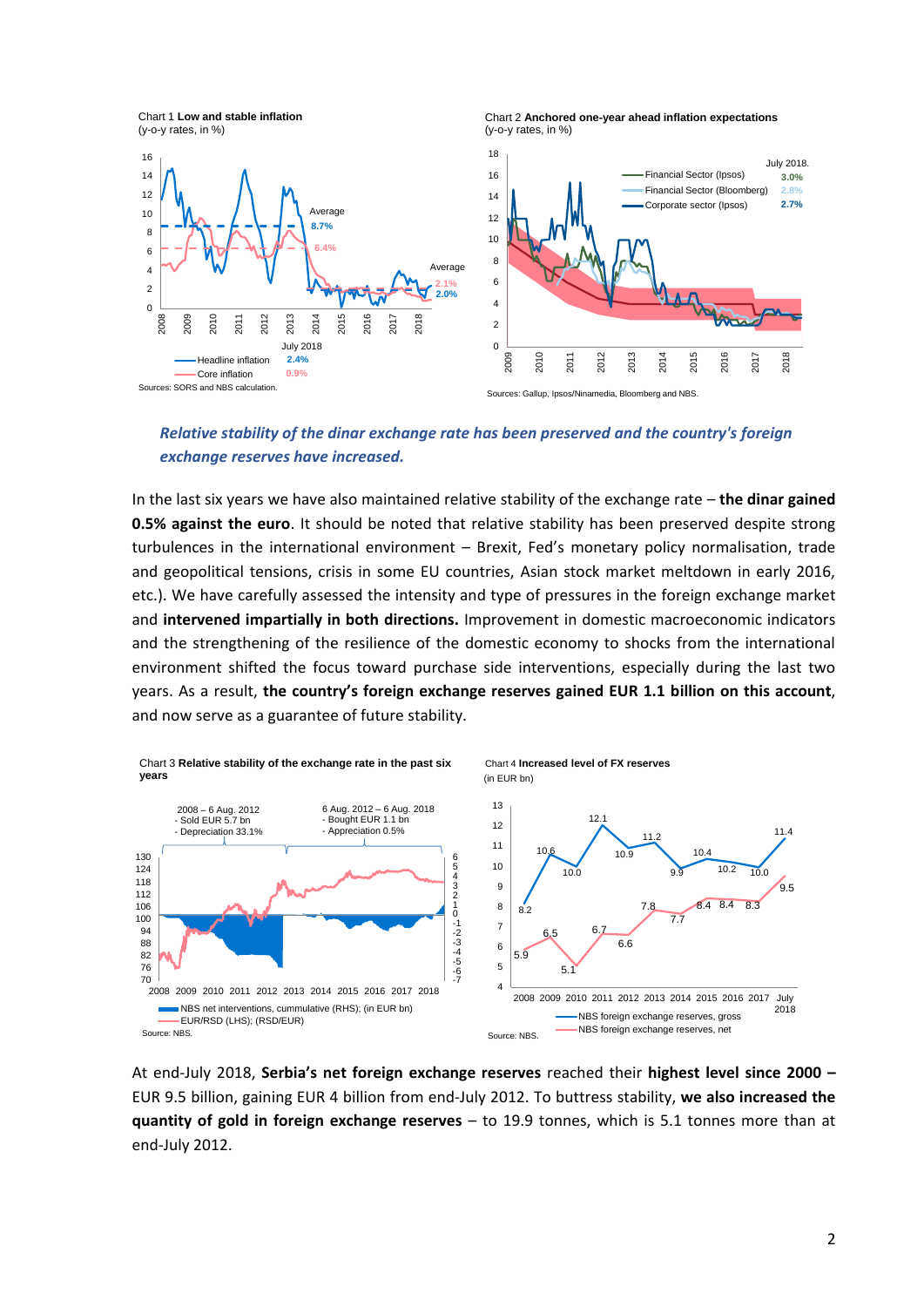#### *Interest rates fell to their lowest levels.*

Based on the analysis of inflation factors and risks in the domestic and international environment, in May 2013 we embarked on a cycle of monetary policy easing. Since then, the **key policy rate has been reduced by 8.75 percentage points, to 3.0%**, its lowest level yet in the inflation targeting regime. The NBS gave an additional monetary incentive to the economy by **gradually lowering foreign exchange required reserve rates**, which generated around EUR 1 billion support to credit growth in 2015 and early 2016.



Monetary policy accommodation **fully translated into reduced costs of borrowing of corporates, households and the government.**

Since May 2013, **interest rates on new and existing dinar household loans have been halved, and those in the corporate segment turned even three times lower**, which gave an impetus to disposable income, investment and economic activity.

Today interest rates on dinar government securities are by around 7 percentage points lower (depending on maturity) than in May 2013 when we embarked on monetary policy easing. **The dinar yield curve was extended to 10 years**, with the interest rate of 4.80%, while in October 2014, when the ten-year dinar security was issued for the first time, it measured 13%. Today, this maturity



Chart 8 **Interest rates on dinar loans are at a minimum** (annual level, in %)



Source: Ministry of Finance.

<sup>\*</sup> Excluding coupon securities with the rate linked to the NBS key policy rate.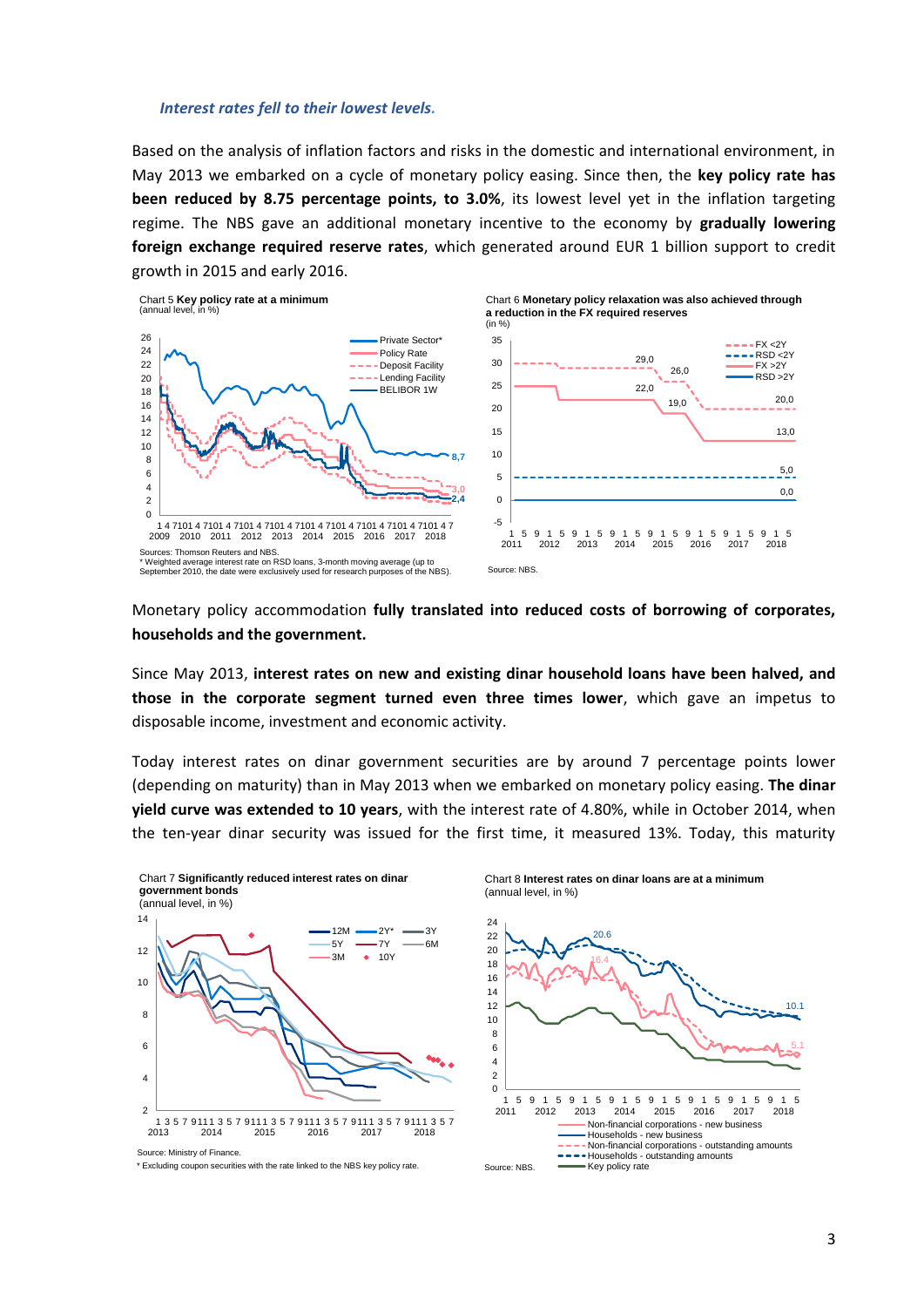accounts for around 15% of the total portfolio of dinar government securities. Apart from the decline in the risk premium and financing needs of the country, monetary policy easing also contributed to a sizeable reduction in interest expenses and thereby to a better fiscal result. The public debt–to-gross domestic product ratio declined to below 60%, and the dinar share of public debt rose to 25%.

**All three rating agencies** monitoring our development **increased Serbia's credit rating** in 2017, assessing that the National Bank of Serbia was successful in preserving price stability and thereby rightfully earned higher credibility. The country's risk premium dropped significantly in 2017, with EMBI for Serbia moving below 100 basis points by the end of the year, only to drop to 85 basis points early this year. Serbia's risk premium is today considerably below the global and European average, and by almost 300 basis points lower than at end-2012.



*Monetary policy supported lending, and by extension, economic activity.* 

In conditions of accelerated lending, strongly supported by monetary policy measures, **growth in corporate investment lending** is seen as another positive development. The approval of investment loans has stepped up since 2015 and represented one of the important sources of financing in the new investment cycle, contributing to faster economic growth. **Their importance is best illustrated by the fact that in the last three years new investment loans almost equalled the inflow of foreign direct investment.** 

#### *We have reduced non-performing loans significantly and preserved financial stability.*

Another important result we have achieved is a considerable reduction in inherited non-performing loans (NPLs). Within three years only, **the level of NPLs was slashed by more than 60% and their share in total loans by 14.6 percentage points – from 22.4% in July 2015 to 7.8% in June 2018.** This is the lowest level of the NPL ratio since its monitoring began in late 2008. The structure of the NPL reduction was also favourable, because the greatest decreases were recorded in sectors most severely hit by the crisis (construction, manufacturing and trade).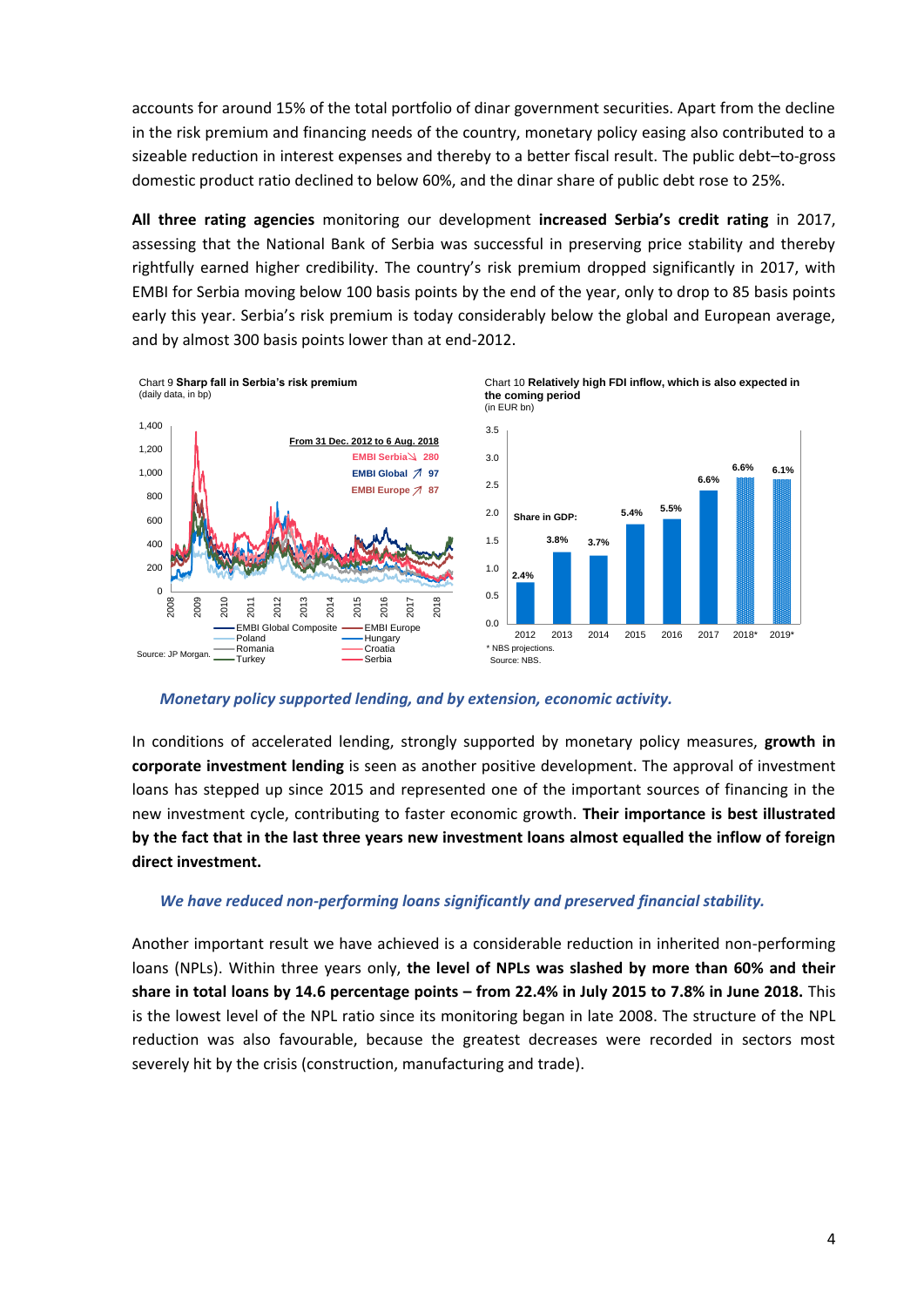Chart 11 **Fall in borrowing costs encouraged lending activity** (at constant exchange rate as at 30 Sept. 2014, y-o-y rates, in %)





## *By reducing interest expenses and exchange rate losses we significantly contributed to profitability of the corporate sector.*

Profitability of the Serbian corporate sector increased significantly in the last three years, thanks to its higher competitiveness, and also owing to the reduction of interest expenses and exchange rate losses. In 2017, **corporate interest expenses were 37% lower** than in 2014 (down by RSD 54 billion), in the face of the rising stock of corporate loans. Thanks to the relative stability of the exchange rate, **corporate exchange rate losses went down by 60%** (or by RSD 148 billion). The end-result is higher profit, which corporates used in the right manner – to increase investment and expand their business.

## *A stable and predictable business ambience is conducive to strengthening investment, foreign trade and economic activity.*

Positive effects of macroeconomic stability are also evidenced by the **increasing exports of our products and services**, which feeds back positively to the foreign exchange market and stabilises its movements, and by extension, inflation movements as well. Since 2016 we have exported more than half of our production, and in the second quarter this year goods and services exports reached 54.4% of gross domestic product (for the sake of comparison, in 2012 their share measured 36.2%).

The effects of macroeconomic stability also lie at the core of **investment growth**, which additionally accelerated from the start of 2018 and, judging by all indicators, **investment share in gross domestic product is likely to exceed 22% in the year as a whole**. Apart from increased profitability of corporates and previously mentioned investment loans, a step-up in private investment growth in recent years was also spurred by foreign direct investment. All of this confirms that we are an economy that now attracts an increasing number of non-resident investors with a long-term focus. The rise in foreign direct investment has continued and this year we expect to see a net inflow of around EUR 2.6 billion.